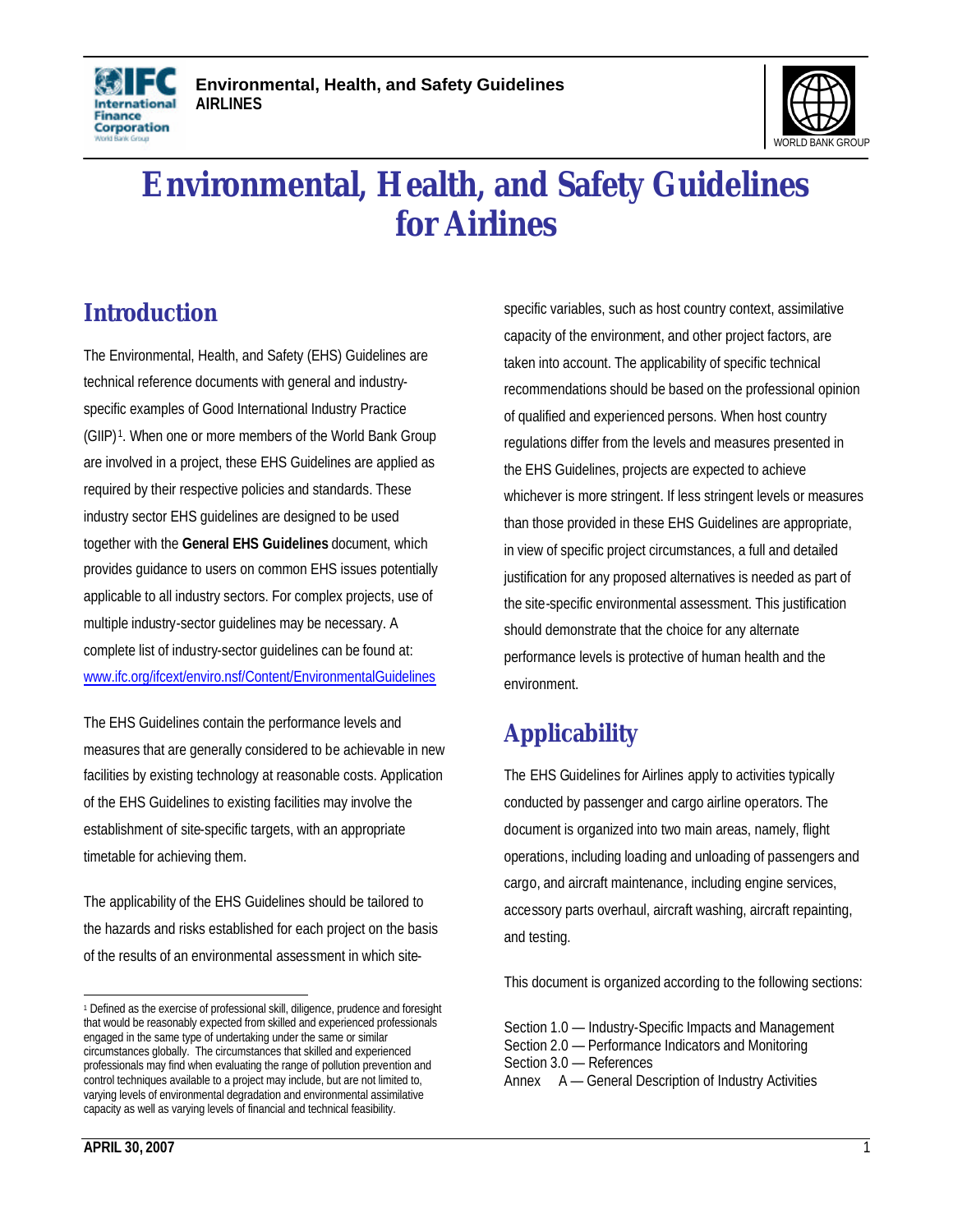



# **1.0 Industry-Specific Impacts and Management**

The following section provides a summary of EHS issues associated with airlines operation, along with recommendations for their management. Recommendations for the management of EHS issues common to most large industrial facilities during the construction and decommissioning phases are provided in the **General EHS Guidelines**.

### **1.1 Environment**

### *1.1.1 Flight Operations*

Environmental issues associated with flight operations include:

- Noise and air emissions from aircraft engines
- Dangerous cargo handling

#### **Noise and Air Emissions**

The principal sources of noise and air emissions from flight operations include aircraft engines during flight, landing, takeoff, and taxing, and the operation of Auxiliary Power Units (APUs) during aircraft ground operation and startup. Other sources of air emissions include dumping of non-combusted jet fuel in emergency situations.

#### *Noise*

Recommended noise management strategies, which greatly depend on the landing and takeoff requirements of the particular airport2,3 , include:

- Modification of aircraft operation though the use of descent profiles which may include use of "continuous descent approach" and "Low Power / Low Drag" (LPLD) procedures to fly the aircraft in a "clean" condition (e.g with no flap or wheels deployed) as long as possible to minimize airframe noise, and instructions on minimizing reverse thrust on landing;
- Use of departure procedures that allow the aircraft to reduce power after reaching an altitude of 800 feet, gradually resuming full thrust after reaching 3,000 feet;<sup>4</sup>
- In coordination with airport and air traffic control authorities, avoidance of noise-sensitive areas through the use of "noise preferential routes" achievable through Standard Instrument Departure (SID) procedures, or alternatively using multiple flight tracks to spread and reduce the frequency of noise impacts;
- Minimizing use of APUs during idling and taxing operations, and using Ground Power Units (GPUs), where available;
- Fleet upgrades in favor of newer, quieter aircraft which comply with applicable international certification requirements for their year of manufacture.<sup>5</sup>

#### *Air Emissions*

Emissions prevention and reduction strategies are primarily linked to fuel consumption, which depends on a number of factors included in the following recommendations<sup>6,7</sup>:

-

 2 Additional information on noise abatement procedures is available in Annex 16 — Environmental Protection, Volume I — Aircraft Noise of the Convention on International Civil Aviation (also known as the Chicago Convention) and International Civil Aviation Organization (ICAO) Procedures for Air Navigation Services - Aircraft Operations (Document 8168). Volume I - Flight Procedures. <sup>3</sup> Many of the recommendations applicable to reduced noise emissions are also applicable to air emissions. Additional information on noise reduction strategies

is provided in International Air Transport Association (IATA), Flight Path to Environmental Excellence (2001).

<sup>4</sup> IATA (2001)

<sup>&</sup>lt;sup>5</sup> For several decades, manufacturers of commercial aircraft have been required to meet increasingly strict engine noise certification standards. See Annex 16 — Environmental Protection, Volume I — Aircraft Noise of the Convention on International Civil Aviation.

<sup>&</sup>lt;sup>6</sup> These recommendations are largely based on the Template and Guidance on Voluntary Measues prepared by ICAO according to ICAO Assemlby Resolution A33-7 to limit or reduce emissions of carbon dioxide, also applicable to a reduction in overall emissions. Additional information is available in ICAO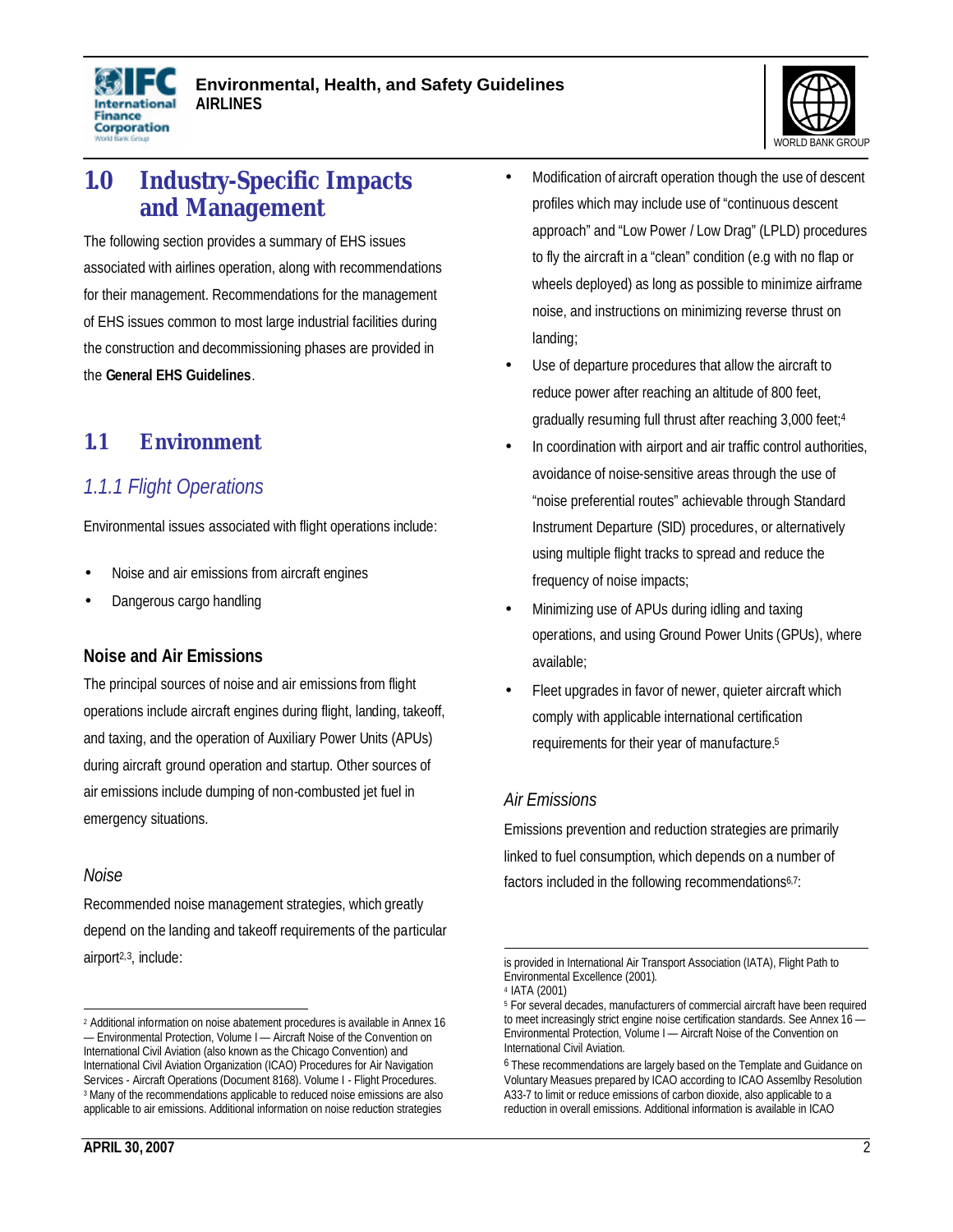



- Fuel consumption should be optimized through careful planning of the flight route (including selection of flight altitude and speed), expected demand from passenger and cargo services (maximizing occupancy and load), and type of flight equipment available. Wherever possible, operators should select the combination that results in the lowest specific fuel consumption;
- During individual pre-flight planning, loads should be distributed to reduce aerodynamic drag, loading the appropriate amount of fuel to reduce unnecessary weight;
- During idling and taxing activities, operators should consider opportunities for reduced engine operation (e.g. towing of aircrafts to runways, last minute start-up, taxing and idling with the minimum number of engines, minimizing or avoiding the use of APUs during engine startup and pushback, and minimizing holding times). Use of GPUs should be considered where they are provided by airports;
- Airframe and engines should be kept clean and aerodynamically efficient. Examples of maintenance opportunities include the correction of surface mismatches along doors and windows, correcting misrigging of flight control surfaces, identifying and removing dents, blisters or other sources of increased roughness of the airframe surface, in addition to following the aircraft manufacturer's maintenance recommendations applicable to fuel conservation;
- Aircraft modifications to improve aerodynamic and fuel efficiency should be considered, including the installation of winglets, engine retrofits or upgrades, and polishing rather than painting exterior surfaces;
- Operators should consider fleet upgrades in favor of newer, more fuel efficient aircraft which comply with applicable

international certification requirements for their year of manufacture; 8

- Intentional release of non-combusted fuel should be avoided, and this practice limited to emergency situations;<sup>9</sup>
- Use of non-essential or non-revenue generating flights should be limited (e.g. by using flight simulators instead of aircraft for flight crew training activities).

#### **Dangerous Cargo Handling**

Airlines should implement a system for the proper screening, acceptance, and transport of dangerous cargo according to the requirements of international regulations. The system should be based on internationally accepted standards and include the following elements<sup>10</sup>:

- Training staff in relevant aspects of dangerous goods management including screening and acceptance of dangerous goods in passenger and cargo airplanes;
- Procedures for screening of packages and cargo to be admitted into the aircraft, including instructions on shipping documentation, restrictions (e.g. quantity, loading, segregation), labeling, packaging, and other handling requirements;

 $\overline{a}$ 

 $\overline{a}$ Circular 303, AN/176 – Operational Opportunities to Minimize Fuel Use and Reduce Emissions.

<sup>7</sup> Additional information on emissions reduction strategies is provided in IATA Guidance Material and Best Practices for Fuel and Environmental Management (2004) and IATA (2001)

<sup>&</sup>lt;sup>8</sup> See Annex 16 - Environmental Protection, Volume II - Aircraft Engine Emissions of the Convention on International Civil Aviation.

<sup>&</sup>lt;sup>9</sup> According to Volume II of Annex 16, intentional venting of fuel is prohibited for turbine engine powered aircraft manufactured after February 18, 1982. <sup>10</sup> The principal standards include: IATA Dangerous Goods Regulations Manual (2007), ICAO Technical Instructions for the Safe Transport of Dangerous Goods by Air (Document 9284), and Annex 18 to the Convention on International Civil Aviation—The Safe Transport of Dangerous Goods by Air. Additional requirements may include host-country commitments under the Basel Convention on the Control of Transboundary Movements of Hazardous Waste and their disposal (http://www.basel.int/) and Rotterdam Convention on the prior Inform Consent Procedure for Certain Hazardous Chemicals and Pesticides in International Trade (http://www.pic.int/).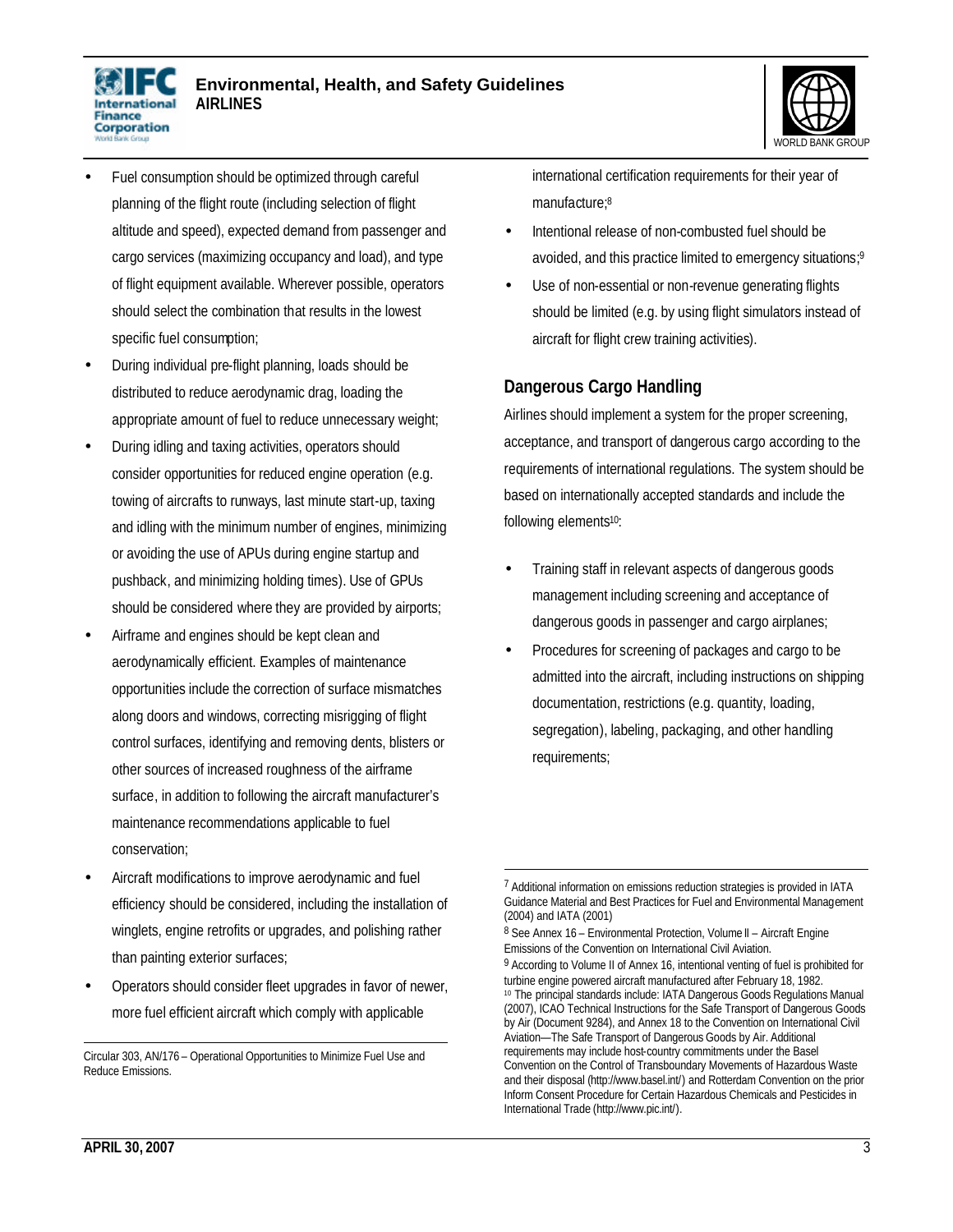



• Emergency response procedures specific to dangerous goods, and inclusion of these procedures in the flight operations manual.<sup>11</sup>

### *1.1.2 Airplane Maintenance*

Routine maintenance activities may be limited to engine oil changes and other minor work. Heavy maintenance activities may include repairs and overhauls of engines and other mechanical parts; washing, stripping and painting of parts or airplane fuselages; and use of numerous toxic substances. Environmental issues associated with airplane maintenance activities include:

- Air emissions
- **Wastewater**
- **Wastes**
- Noise

#### **Air emissions**

The main sources of air emissions in heavy maintenance activities include metal finishing and cleaning activities associated with engine overhauls (e.g. dust from grinding, blasting and shot peening, acid from surface treatment, chromic acid from hard chromium plating, and volatile organic compounds [VOCs] from technical washing), airplane exterior cleaning and painting operations (e.g. VOCs from cleaning and paint mixing and application), and engine test runs (e.g. fuel combustion exhaust gases). Recommended prevention and control strategies include12:

**APRIL 30, 2007** 4

- Collection of dust emissions from blasting, grinding, and peening operations though extraction and ventilation systems, removing dust with bagfilters or other dust control techniques. Recovered cadmium-containing dust should be managed as a hazardous or non-hazardous waste, depending on its characteristics, as described in the **General EHS Guidelines**;
- Prevention or minimizing the generation of acid emissions, particularly acid-containing aerosols, and aerosols with entrained heavy metals such as chromium. These types of emissions, which can be generated from pickling and some electrolytic plating processes, should be prevented or minimized through the use of surfactants and, if required, wet scrubbers. Removed chromic acid from the exhaust gas should be returned to the plating baths or else managed as required by local regulations;
- Emission of VOCs should be minimized in cleaning and painting processes. Cleaning agents containing VOCs should be replaced with water-based, alkaline, cleansing agents. Use of VOC containing paints, solvents, and pigments should be avoided in airplane painting operations or operators should select airplane exterior designs that favor polishing, rather than painting, to minimize the amount of paints used. Use of water-based paints should be encouraged, whenever possible, avoiding the use of paint strippers based on methylene chloride or the use of chromate primers;
- Potential impacts of exhaust gases from engine test runs should be minimized b y locating the testing area away from urban areas, limiting testing times depending on seasonal ambient air quality, or other management actions necessary to address potential impact to ambient air quality. Additional guidance on ambient air quality considerations is presented in the **General EHS Guidelines**.

 $\overline{a}$ <sup>11</sup> For further information, refer to ICAO Emergency Response Guidance for Aircraft Incidents Involving Dangerous Goods (ICAO Document 9481). 12 All air emissions sources should be directed to appropriate ventilation systems to maintain the concentrations of pollutants in work areas at safe levels (see Occupational Health and Safety guidance in the **General EHS Guidelines**  and additional recommendations applicable to aircraft maintenance activities below).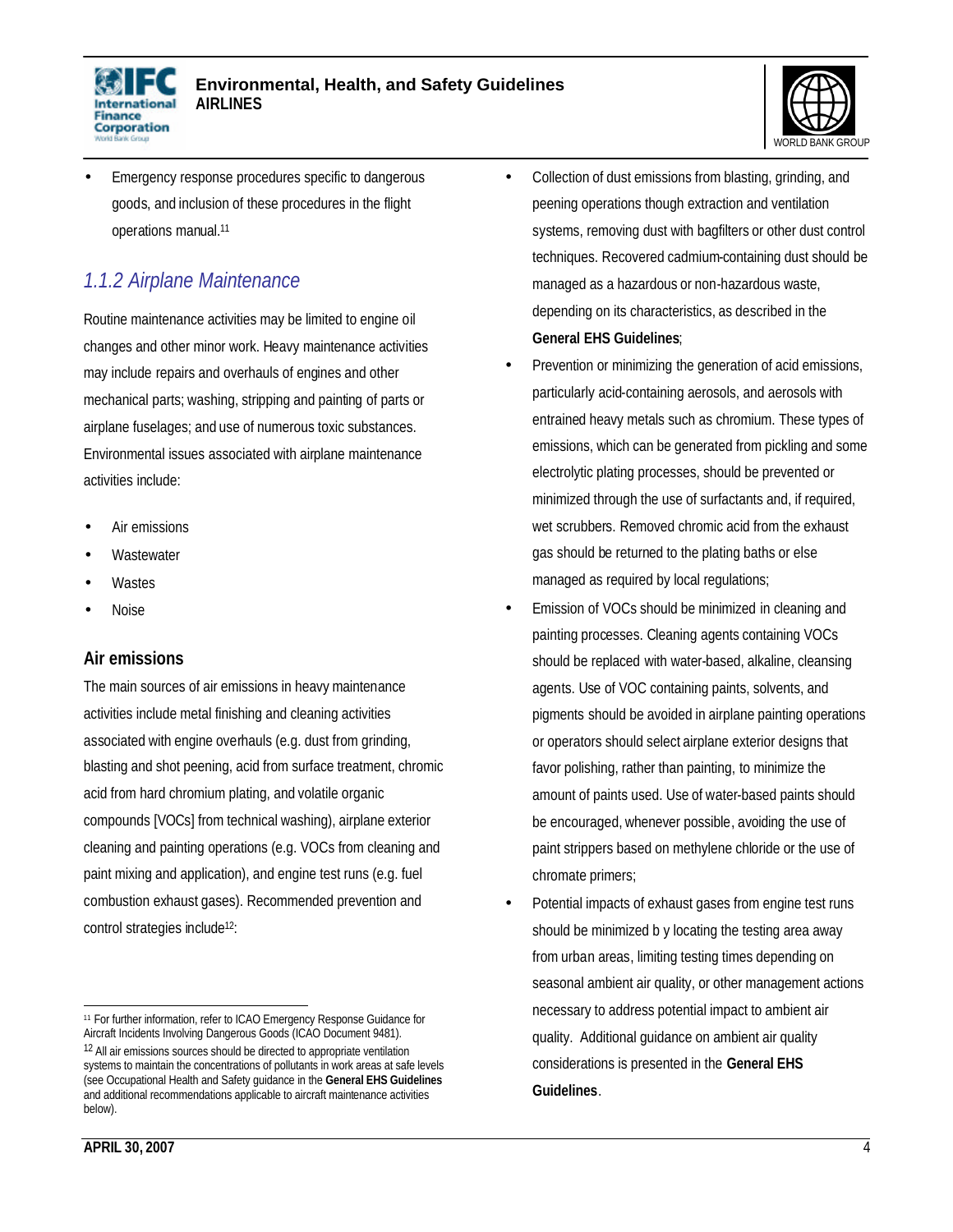



#### **Wastewater**

Release of hazardous substances to water may occur from workshops, metal finishing shops, and exterior and technical washes. The main types of pollutants may include toxic metals, petroleum products (e.g. oil, white spirit, fuel), complexing agents and surfactants, heavy metals (e.g. cyanide, hexavalent chromium), and organic solvents. Cadmium may be present as it is still frequently used for surface treatment of certain parts of aircraft (e.g. landing gear, wings). Recommendations to prevent, minimize, and control wastewater effluents include:

- Segregating highly toxic waste streams, principally those containing cyanide, hexavalent chromium (Cr6+), cadmium and other toxic metals. Other examples of wastewater streams that should be segregated include concentrated pre-treatment and plating solutions; degreasing baths; pickling baths; electroless plating baths (from chemical coating); electroplating baths (electrolytes); rinsing waters containing cyanide, hexavalent chromium (Cr<sup>6+</sup>), hypophosphite (from electroless nickel plating), and airplane washing and paint stripping operations;
- Selected or combined wastewater streams should be pretreated prior to discharge to local sewer systems including use of coagulation, flocculation, and precipitation methods and other relevant industrial process wastewater management guidance. Additional guidance on the management of wastewater streams, such as those generated from metal finishing operations, is presented in the **EHS Guidelines for Metal, Plastic, and Rubber Products Manufacturing**.

#### **Wastes**

Hazardous or potentially hazardous wastes generated during airplane overhaul and repair activities may include waste oil and oil emulsions and fuel residuals; organic solvents and glycols;

metal hydroxide sludge; lead batteries; nickel-cadmium and nickel-metal hydride batteries; spent surface treatment solutions (from degreasing, pickling, passivating, electroplating, and chemical coating) containing cyanides, hexavalent chromium and cadmium; solid and semisolid cyanide residuals; paint sludge and spray box water; isocyanates; and mercurycontaining fluorescent lamps and tubes. Wastes, including hazardous wastes, should be managed according to the applicable recommendations provided in the **General EHS Guidelines**.

#### **Noise**

The main source of noise in airplane maintenance activities is associated with engine test runs. Test runs should be conducted in designated areas preferably located away from urban areas or in locations equipped with noise suppression or deflection equipment. Additional noise management strategies may include daytime and nighttime restrictions. Noise levels at the nearest point of reception should not exceed the guideline values provided in the **General EHS Guidelines**.

## **1.2 Occupational Health and Safety**

### *1.2.1 Flight Operations*

Occupational health and safety issues in airline operations primarily include the following:

- Flight operations safety and security
- Physical hazards
- Biological hazards
- Chemical hazards
- **Fatique**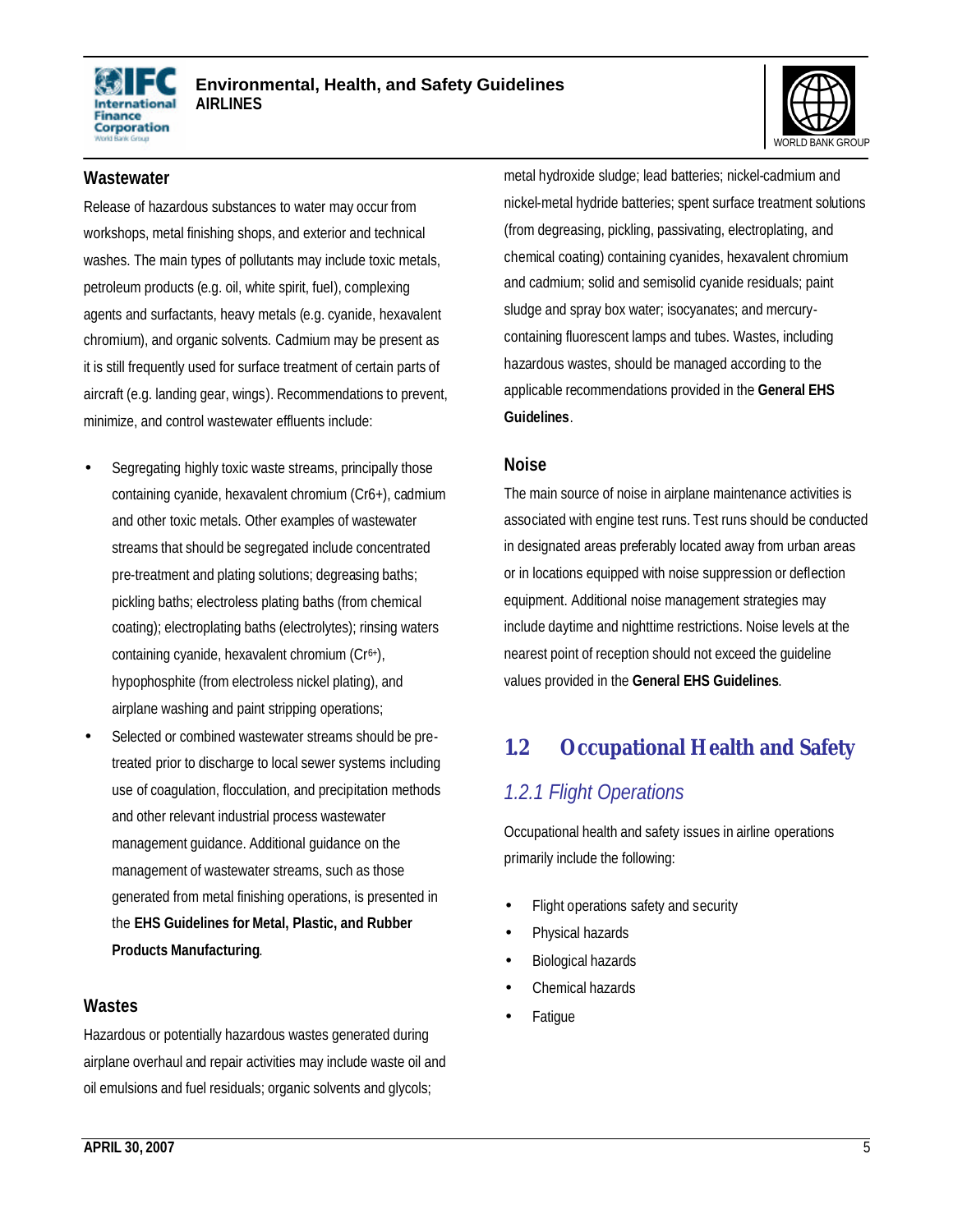



#### **Flight operations safety and security**

The most significant safety issue potentially affecting both crew and passengers is the threat of serious injury or the potential loss of life due to flight-related hazards, including aircraft exposure to turbulence, or mechanical or other types of failures and crashes. Airlines should implement accident prevention and control plans as part of the airline's overall safety management program. The safety management program should be:

- Equivalent to internationally recognized airline safety programs;<sup>13</sup>
- Auditable under internationally recognized systems such as the IATA Operational Safety Audit (IOSA) program;<sup>14</sup>
- Inclusive of a continuous and recurrent pilot and crew training component such as Controlled Flight into Terrain and Approach (CFIT-ALAR) and Crew Resource Management (CRM);
- Inclusive of an incident and accident research, recordkeeping, in addition to a responsive corrective action program.<sup>15</sup>

In addition to flight operational safety issues, airline operators may also have certain key responsibilities related to ground operations necessary for the safety of passengers against the consequences of unlawful acts. Airline operators should prepare and implement a Security Plan consistent with internationally recognized standards and procedures,<sup>16</sup> collaborating with the airport administrators or other competent public authorities as required to prevent and respond to security concerns.

**APRIL 30, 2007** 6

Strategic collaboration or partnering with established carriers experienced in the implementation of the above safety and security programs may prove an effective strategy in their successful implementation in smaller, or less experienced, airlines.

### **Physical Hazards**

Airline employees may be exposed to physical hazards depending on their particular work functions. Injuries are typically associated with vehicle and cargo movement in ground operations, ergonomic issues in baggage handling (including handling by customer service staff at passenger check-in stations), and ergonomic issues of in-flight crew associated with baggage stowing assistance and catering functions. Airline employees may also be exposed to physical threats from violent acts of customers at service desks or in-flight. Recommended physical hazard management strategies include:

- All workers involved in luggage and larger cargo handling, whether as a regular or incidental aspect of their work function, should be trained in the use of proper lifting, bending, and turning techniques to avoid injury to the back or extremities;
- Customer service stations and luggage conveyance systems should be designed based on the results of an ergonomics assessment, eliminating the need for customer service agents to lift or handle baggage, where possible;
- Operators should evaluate whether to implement individual luggage weight restrictions in coordination with airlines, applying weight limits on individual luggage packages according to local regulations or, in their absence, limiting the weight for individual luggage packages to 32 kilograms (70 pounds);<sup>17</sup>

-

<sup>13</sup> Examples include the flight safety and accident prevention program requirements established by the US Federal Aviation Administration (FAA), European Aviation Safety Agency (EASA), and ICAO.

<sup>14</sup> IATA Operational Safety Audit Programme Manual, 2nd Edition (2004) 15 Examples of specific flight safety assessment methods include the Threat and Error Management (TEM) programs and the Line Operations Safety Audit (LOSA) programs.

<sup>16</sup> As noted in Annex 17 of ICAO and the Annex's Security Manual for Safeguarding Civil Aviation Against Acts of Unlawful Interference (Doc. 8973)

<sup>17</sup> The International Air Transport Association (IATA) has established a weight limit of 32 kilograms (70 pounds) for an individual luggage package.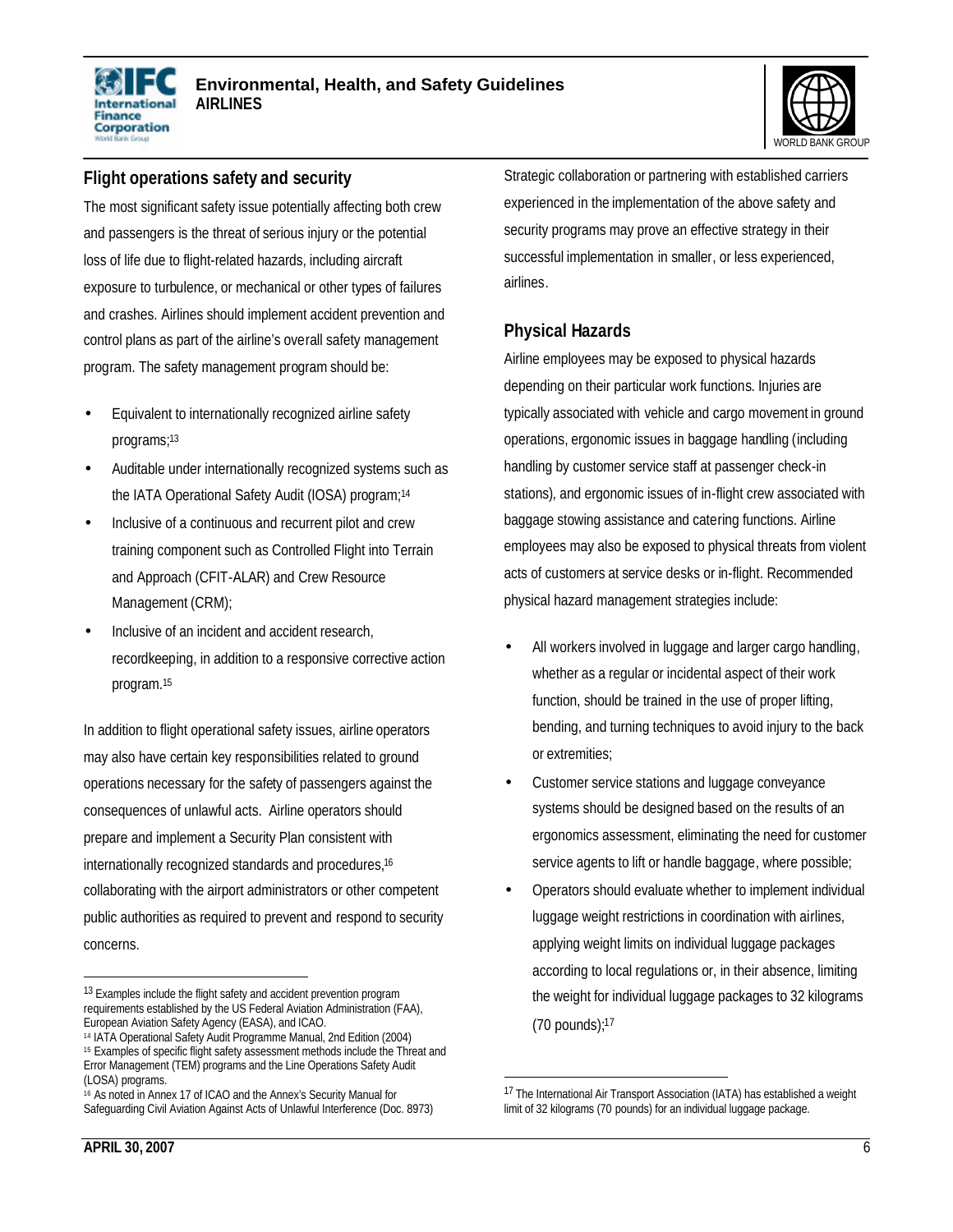



• At-risk personnel should be trained to identify and manage potentially violent situations. Training should include methods for appraising and solving potentially violent situations.<sup>18</sup>

#### **Biological Hazards**

Flight crew members may be potentially exposed to communicable diseases arising from close contact with large numbers of passengers and the confined nature of the work environment. Examples of communicable diseases include respiratory illnesses such as Severe Acute Respiratory Syndrome (SARS) or influenza viruses (including Pandemic Flu). Recommended management practices include:

- As part of the standard occupational hazard communication program, airline employees should be provided with updated information on disease outbreaks and appropriate methods of transmission prevention;<sup>19</sup>
- Airline operators should institute a policy to manage passengers who have evidence of illnesses and who are departing or arriving from areas with a known disease outbreak;<sup>20</sup>
- Operators should consider retrofitting aircraft cabin ventilation systems with High Efficiency Particulate Air (HEPA) filters or other methods for reducing the recirculation of contaminated air.

#### **Chemical hazards**

Aircraft crew may be frequently exposed to hazardous chemicals, particularly insecticides used for aircraft disinsection to reduce the international spread of disease carrying insects or agricultural pests. Insecticides used may include phenothin (a pyrethroid) and permethrin. Many countries require the practice of disinsection in all in-bound flights. Insecticides can be applied in aerosol form with or without the presence of cabin crew and passengers, or sprayed on cabin surfaces while the aircraft is empty. Recommended strategies to reduce occupational exposure to these chemicals include:

- Preparation of a Pesticide Management Plan detailing the method for their selection and application procedures (including length, frequency, and timing of application);
- Avoiding the use of pesticides that fall under the World Health Organization Recommended Classification of Pesticides by Hazard Classes 1a and 1b;
- Avoiding the use of pesticides that fall under the World Health Organization Recommended Classification of Pesticides by Hazard Class II except under conditions as noted in IFC's Performance Standard 3 — Pollution Prevention and Control:<sup>21</sup>
- Avoiding the use of pesticides listed in Annexes A and B of the Stockholm Convention, except under the conditions noted in the convention;<sup>22</sup>
- Using only pesticides that are manufactured under license and registered and approved by the appropriate authority and in accordance with the Food and Agriculture Organization's (FAO's) International Code of Conduct on the Distribution and Use of Pesticides<sup>23</sup>;
- Using only pesticides that are labeled in accordance with international standards and norms, such as the FAO's

<sup>&</sup>lt;sup>18</sup> Additional information is available in the International Labour Organisation's (ILO) Code of Practice on Workplace Violence in Services Sectors and Measures to Combat this Phenomenon (2003).

<sup>&</sup>lt;sup>19</sup> Examples of sources of up to date information include the web sites from the World Health Organization (http://www.who.int/en/) and the US Centers for Disease Control and Prevention (CDC) (http://www.cdc.gov/).

<sup>&</sup>lt;sup>20</sup> Examples of procedures applicable to Avian Influenza are available in the US CDC Guidelines and Recommendations: Interim Guidance for Airline Flight Crews and Persons Meeting Passengers Arriving from Areas with Avian Influenza, and Interim Guidance for Airline Cleaning Crew, Maintenance Crew, and Baggage / Package and Cargo Handlers for Airlines Returning from Areas Affected by Avian Influenza A (H5N1) (2006)

<sup>-</sup><sup>21</sup> IFC Performance Standard 3. Available at www.ifc.org/envsocstandards

<sup>22</sup> The Stockholm Convention on Persistent Organic Pollutants (2001).

<sup>23</sup> FAO (2002c)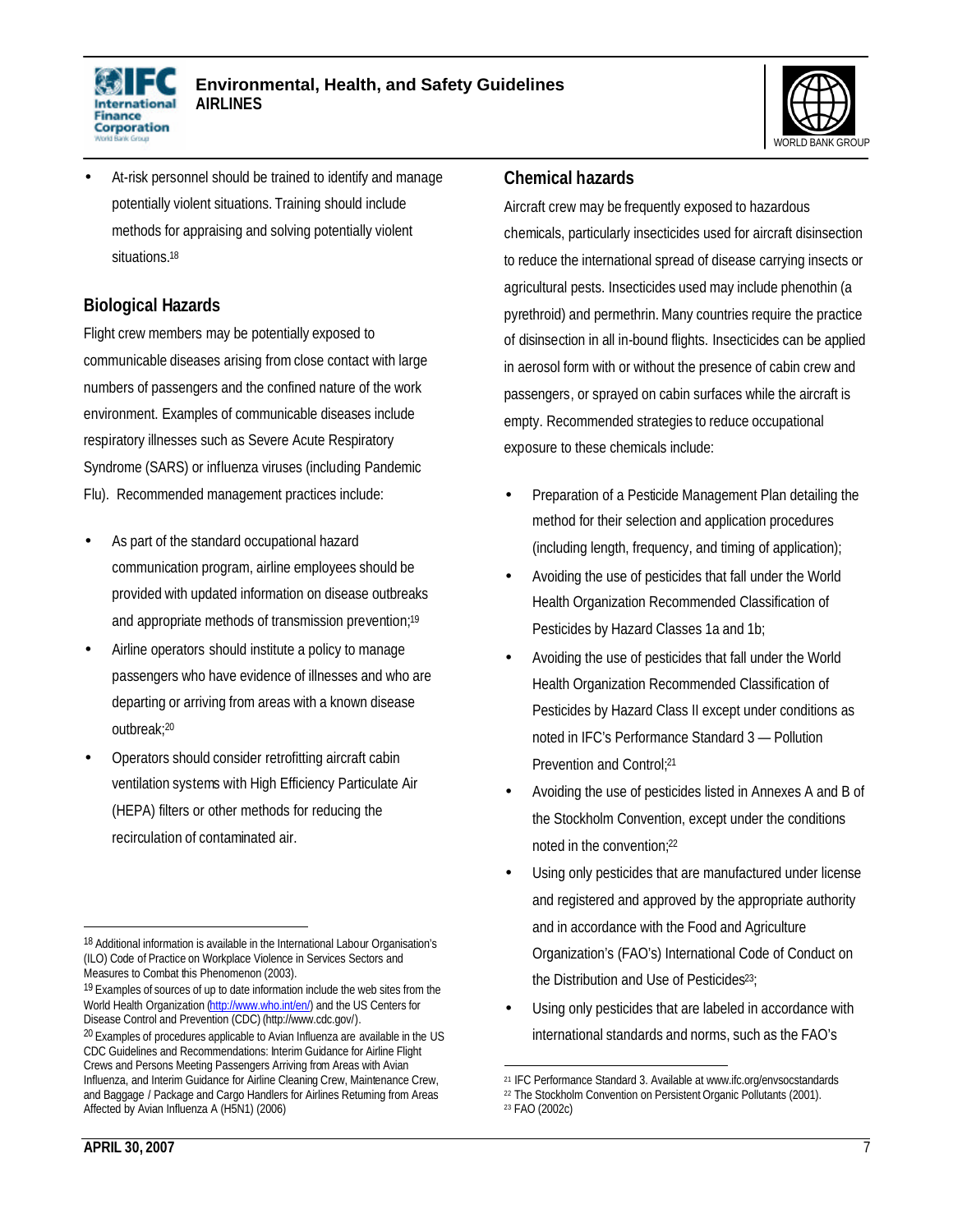



Revised Guidelines for Good Labeling Practice for Pesticides<sup>24</sup>;

- Store pesticides in their original packaging and in a dedicated location that can be locked and properly identified with signs, limiting access to authorized persons. No human or animal food should be stored in this location;
- Mixing and transfer of pesticides should be undertaken by trained personnel in ventilated and well lit areas, using containers designed and dedicated for this purpose;
- Used pesticide containers should not be used for any other purpose (e.g. drinking water) and should be managed as a hazardous waste as described in the **General EHS Guidelines**;
- Educating and training aviation crews in the risks and hazards of airplane disinfection;
- Reducing or eliminating repeated treatment of bunk room (cabin crew rest area) to address potential health effects from increased residual substance levels; 25
- Ensuring sufficient ventilation of cabins after treatment with insecticides;
- Delaying entry of cabin crew to the aircraft after disinsection.

#### **Fatigue**

Fatigue among flight crew members is a hazard to aviation safety due to impaired alertness and performance. The principal recommended management strategy is to provide airline employees with the necessary level of rest periods to allow the maintenance of workload and work functions, in compliance with applicable regulations.<sup>26</sup>

# *1.2.2 Airplane Maintenance*

Although aircraft maintenance activities may pose numerous physical and chemical hazards to workers, the most significant hazards are related to the use of hazardous chemicals which may result in potential exposures to cadmium containing dust; organic solvents; hexavalent chromium; cyanides and cyanogen chloride; and isocyanates, mainly via inhalation and dermal contact routes. Recommended strategies for the management of chemical occupational hazards are presented in the **General EHS Guidelines**.

# **1.3 Community Health and Safety**

In addition to environmental issues applicable to airline operation and maintenance activities that may have an impact on communities if not properly managed, other significant community health and safety impacts relate to aircraft operational safety. Catastrophic operational failure of aircraft has the potential to harm members of the general public either as passengers or as by-standers.

In addition to the flight safety recommendations presented under the occupational health and safety section, airline operators should implement Emergency Preparedness and Response procedures to respond to catastrophic accidents. These procedures should be tailored to the availability of institutional support to respond to emergencies in the countries where the airline operates, including communications and coordination of response with public agencies, and communications with the families of potentially affected passengers.

Community health and safety impacts during the operation of service activities (repair and maintenance of aircrafts and vehicles) connected to airlines are common to those of most

 $\overline{a}$ <sup>24</sup> FAO (2002c)

<sup>25</sup> Additional information on residual levels of insecticides in aircraft cabin surfaces is provided in California Department of Health Services (CDHS). 2003. <sup>26</sup> Examples include the US Federal Aviation Administration (FAA) 14 CFR Part 121 – Flight Crew Member Flightime Limitations and Rest Requirements.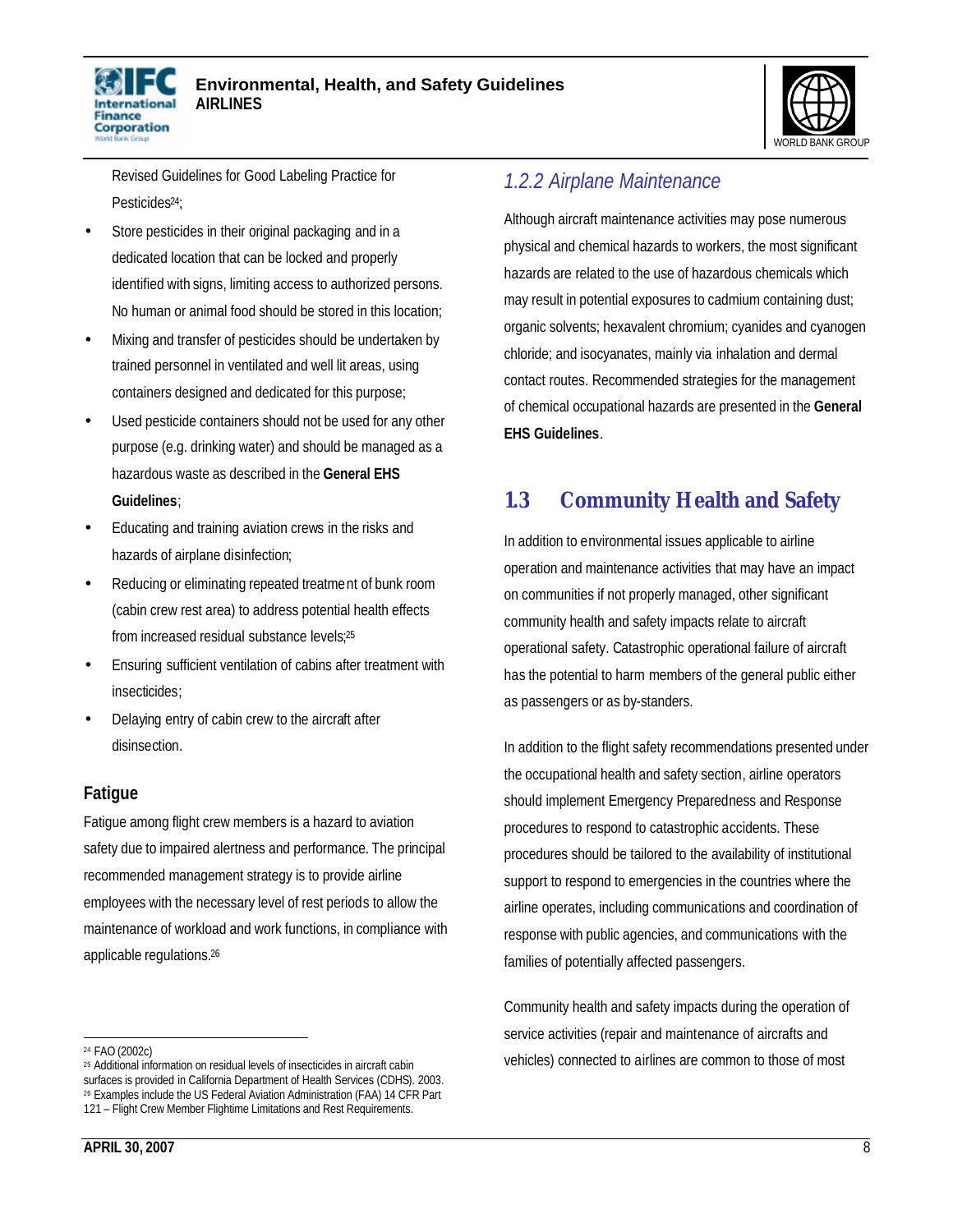



large industrial facilities, and are discussed in the **General EHS Guidelines.**

# **2.0 Performance Indicators and Monitoring**

### **2.1 Environment**

#### **Emissions and Effluent Guidelines**

Aircraft air emissions and noise levels should meet the certification requirements established by International Civil Aviation Organization (ICAO) for their year of manufacture. Guideline values for process emissions and effluents in this sector are indicative of good international industry practice as reflected in relevant standards of countries with recognized regulatory frameworks.

Emission and effluents from heavy maintenance facilities should be treated to a level consistent to the requirements of local sewer network operation or, if discharged into surface waters, according to the guideline values provided in **the EHS Guidelines for Metal, Plastic, and Rubber Products Manufacturing** which provide treated effluent guideline values applicable to metals machining, cleaning, and plating and finishing processes, including painting. Site-specific discharge levels may be established based on the requirements of publicly operated sewage collection and treatment systems or, if discharged directly to surface waters, on the receiving water use classification as described in the **General EHS Guidelines**.

Combustion source emissions guidelines associated with steam- and power-generation activities from sources with a capacity equal to or lower than 50 MWth are addressed in the **General EHS Guidelines** with larger power source emissions addressed in the **EHS Guidelines for Thermal Power**.

Guidance on ambient considerations based on the total load of emissions is provided in the **General EHS Guidelines**.

### **Environmental Monitoring**

Environmental monitoring programs for this sector should be implemented to address all activities that have been identified to have potentially significant impacts on the environment, during normal operations and upset conditions. Environmental monitoring activities should be based on direct or indirect indicators of emissions, effluents, and resource use applicable to the particular activity. Monitoring frequency should be sufficient to provide representative data for the parameter being monitored. Monitoring should be conducted by trained individuals following monitoring and record-keeping procedures and using properly calibrated and maintained equipment. Monitoring data should be analyzed and reviewed at regular intervals and compared with the operating standards so that any necessary corrective actions can be taken. Additional guidance on applicable sampling and analytical methods for emissions and effluents is provided in the **General EHS Guidelines**.

# **2.2 Occupational Health and Safety**

### **Occupational Health and Safety Guidelines**

Occupational health and safety performance should be evaluated against internationally published exposure guidelines, of which examples include the Threshold Limit Value (TLV®) occupational exposure guidelines and Biological Exposure Indices (BEIs®) published by American Conference of Governmental Industrial Hygienists (ACGIH),27 the Pocket Guide to Chemical Hazards published by the United States National Institute for Occupational Health and Safety (NIOSH),<sup>28</sup> Permissible Exposure Limits (PELs) published by the

 $\overline{a}$ <sup>27</sup> Available at: http://www.acgih.org/TLV/ and http://www.acgih.org/store/

<sup>28</sup> Available at: http://www.cdc.gov/niosh/npg/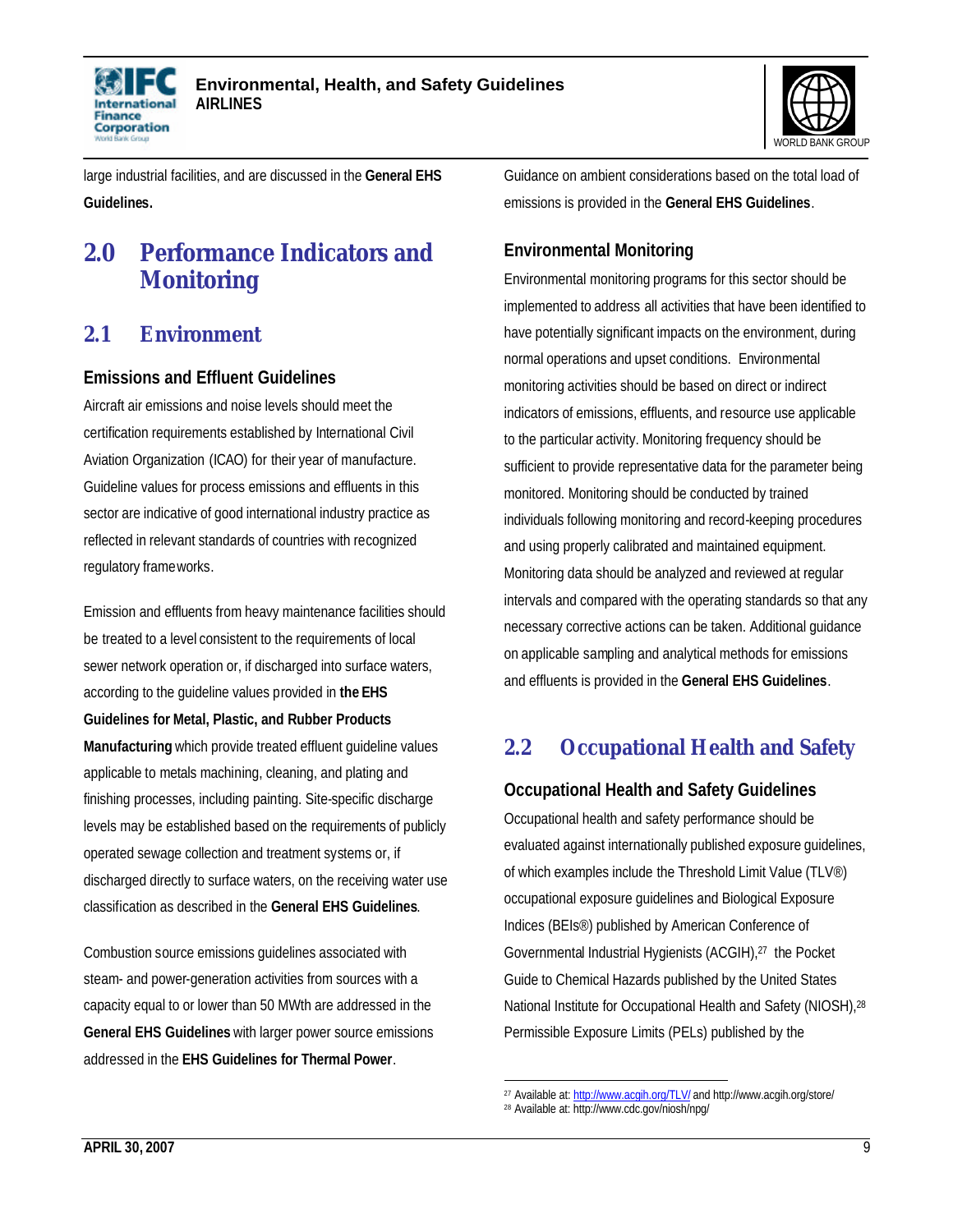



Occupational Safety and Health Administration of the United States (OSHA), <sup>29</sup> Indicative Occupational Exposure Limit Values published by European Union member states,<sup>30</sup> or other similar sources.

#### **Accident and Fatality Rates**

Projects should try to reduce the number of accidents among project workers (whether directly employed or subcontracted) to a rate of zero, especially accidents that could result in lost work time, different levels of disability, or even fatalities. Facility rates may be benchmarked against the performance of facilities in this sector in developed countries through consultation with published sources (e.g. US Bureau of Labor Statistics and UK Health and Safety Executive)<sup>31</sup>.

#### **Occupational Health and Safety Monitoring**

The working environment should be monitored according to occupational hazards relevant to the specific project. Monitoring should be designed and implemented by accredited professionals<sup>32</sup> as part of an occupational health and safety monitoring program. Facilities should also maintain a record of occupational accidents and diseases and dangerous occurrences and accidents. Additional guidance on occupational health and safety monitoring programs is provided in the **General EHS Guidelines**.

 <sup>29</sup> Available at:

http://www.osha.gov/pls/oshaweb/owadisp.show\_document?p\_table=STANDAR DS&p\_id=9992

<sup>30</sup> Available at: http://europe.osha.eu.int/good\_practice/risks/ds/oel/

<sup>31</sup> Available at: http://www.bls.gov/iif/ and

http://www.hse.gov.uk/statistics/index.htm

<sup>&</sup>lt;sup>32</sup> Accredited professionals may include Certified Industrial Hygienists,

Registered Occupational Hygienists, or Certified Safety Professionals or their equivalent.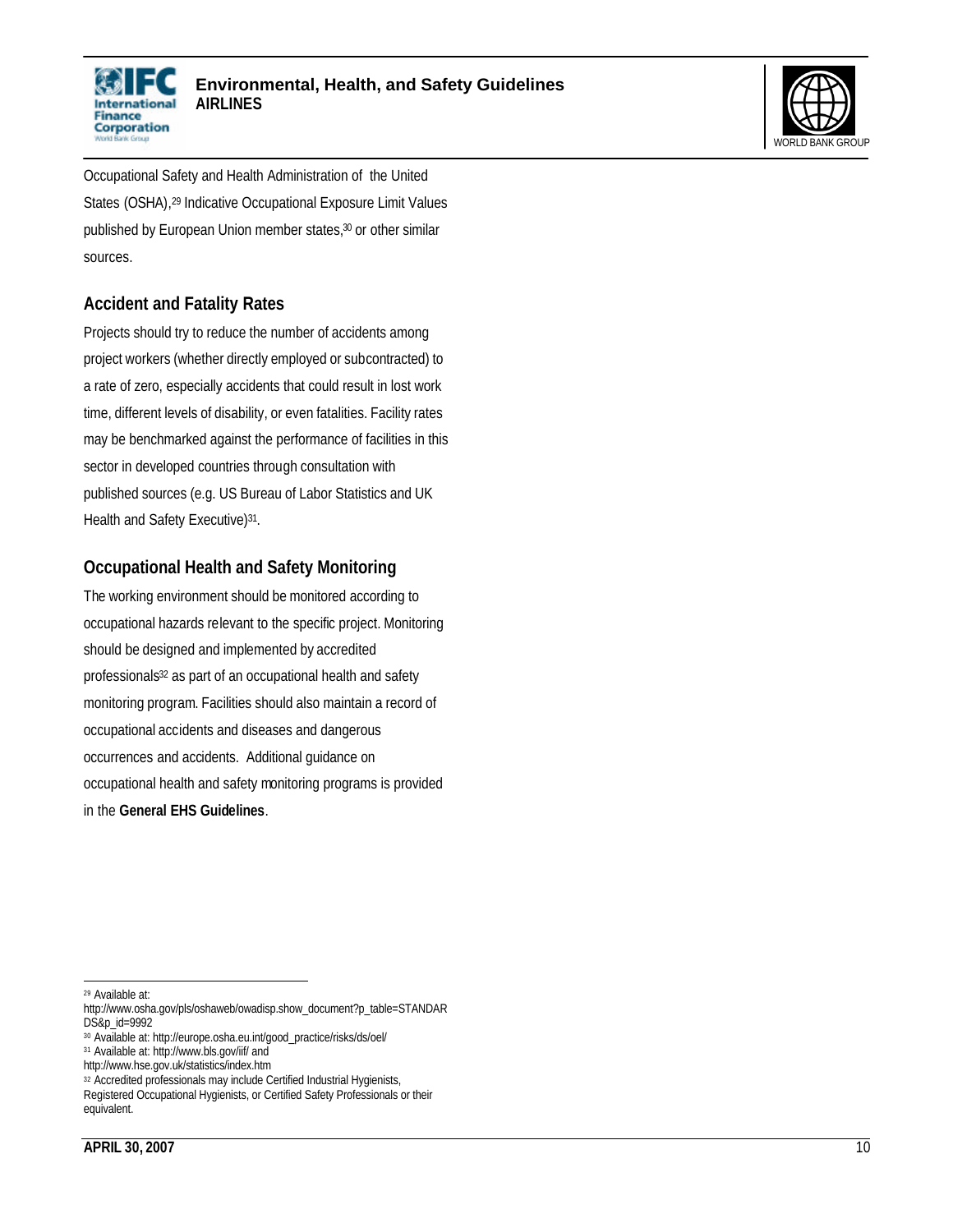



# **3.0 References and Additional Sources**

European Commission, Directorate-General, Joint Research Centre (JRC) Institute for Technological Studies. 2005. Integrated Pollution Prevention and Control, Reference Document on Best Available Techniques for the Surface Treatments of Metals and Plastics.

European Standard, EN-858-1 and 858-2. 2002. Separator systems for light liquids (e.g. oil and petrol). Part 1: Principles of product design, performance and testing, marking and quality control. Part 2: Selection of nominal size, installation, operation and maintenance.

European Union, Council Directive 1999/13/EC of 11 March 1999, Directive on the limitation of emissions of volatile organic compounds due to the use of organic solvents in certain activities and installations.

European Union, Directive 2004/42/CE, Directive on the limitation of emissions of volatile organic compounds due to the use of organic solvents in certain paints and varnishes and vehicle refinishing products.

Helcom recommendation 16/6, Restriction of discharges and emissions from the metal surface treatment. Adopted 15, March 1995, having regard to Article 13, paragraph b) of the Helsinki Convention. Helsinki Commission, Baltic Marine Environment Protection Commission.

International Air Transport Association (IATA). 2004. Fuel Action Plan – Guidance Material and Best Practices for Fuel and Environmental Management. Geneva: IATA

IATA. 2001. Flight Path to Environmental Excellence. Geneva: IATA

IATA. Aircraft Noise Reduction Strategies. Available at: http://www.iata.org/whatwedo/environment/aircraft\_noise.htm

IATA. 2007. Dangerous Goods Regulations Manual. Geneva: IATA

IATA. 2004. Operational Safety Audit Programme Manual, 2nd Edition. Geneva: IATA

ICAO. 1993. Annex 16 to the Convention on International Civil Aviation. Environmental Protection. Volume I: Aircraft Noise, 3rd ed. Montreal: ICAO.

ICAO. 1993. Annex 16 to the Convention on International Civil Aviation. Environmental Protection. Volume II: Aircraft Engine Emissions, 2nd ed., plus amendments: Amendment 3, 20 March 1997; and Amendment 4, 4 November 1999. Montreal: ICAO.

ICAO. Annex 18 to the Convention on International Civil Aviation—The Safe Transport of Dangerous Goods by Air. Montreal: ICAO.ICAO. Circular 303, AN/176 – Operational Opportunities to Minimize Fuel Use and Reduce Emissions. Montreal: ICAO.

ICAO Emergency Response Guidance for Aircraft Incidents Involving Dangerous Goods (ICAO Document 9481). Montreal: ICAO.

ICAO. 1995. Engine Exhaust Emissions Databank (ICAO Document 9646- AN/943). Montreal: ICAO.

ICAO. 2005. Procedures for Air Navigation Services - Aircraft Operations (Document 8168). Volume I - Flight Procedures. Montreal: ICAO.

ICAO Technical Instructions for the Safe Transport of Dangerous Goods by Air (Document 9284). Montreal: ICAO.

International Labour Organisation (ILO). 2003. Code of practice on workplace violence in services sectors and measures to combat this phenomenon. Geneva: ILO.

Mangili A. and Gendreau M.A. Transmission of infectious diseases during commercial air travel. Lancet. 2005; 365: 989-994.

National Research Council, National Academy Press 2002. The Airliner Cabin Environment and the Health of Passengers and Crew. Committee on Air Quality in Passenger Cabins of Commercial Aircraft, Board on Environmental Studies and Toxicology, p. 182: Table 5-1.

OSPAR COMMISSION: for the Protection of the Marine Environment of the North-East Atlantic PARCOM. Recommendation 92/4 on the Reduction of Emissions from the Electroplating Industry.

Rochat P., Hardeman A. and Truman S. Environmental Review 2004. Geneva: IATA.

Strauss S. Pilot Fatigue, Aerospace Medicine, NASA/Johnson Space Center. Houston, Texas. Available at http://aeromedical.org/Articles/Pilot\_Fatique.html.

United States Centers for Disease Control (US CDC). 2006. Guidelines and Recommendations. Interim Guidance for Airline Flight Crews and Persons Meeting Passengers Arriving from Areas with Avian Influenza

US CDC. 2006. Guidelines and Recommendations. Interim Guidance for Airline Cleaning Crew, Maintenance Crew, and Baggage/Package and Cargo Handlers for Airlines Returning from Areas Affected by Avian Influenza A (H5N1).

US Environmental Protection Agency (US EPA). 1998. Hard Chrome Fume and Suppressants and Control Technologies, EPA/625/R/-98/002. Washington, DC: US EPA.

US EPA. 1994/2004. National Emission Standards for Hazardous Air Pollutants (NESHAP) to control air emissions of chromium electroplating and chromium anodizing tanks. Washington, DC: US EPA.

US EPA. 1996. Indicators of the Environmental Impacts of Transportation. Washington, DC: US EPA.

US Department of Transportation, Federal Aviation Administration (US FAA). 1982. .Air Quality Procedures for Civilian Airports and Air Force Bases. FAA-EE-82-21. Washington DC: US FAA.

US FAA. 1995. Federal Aviation Administration Emission Database, Version 2.1. Washington DC: US FAA.

World Meteorological Organization (WMO) / United Nations Environment Programme (UNEP). 1999. The Intergovernmental Panel on Climate Change (IPCC). Aviation and the Global Atmosphere. Cambridge University Press, UK.

World Health Organization (WHO). 2005. Radiation and Environmental Health. Information Sheet on Cosmic Radiation and Air Travel. Geneva: WHO.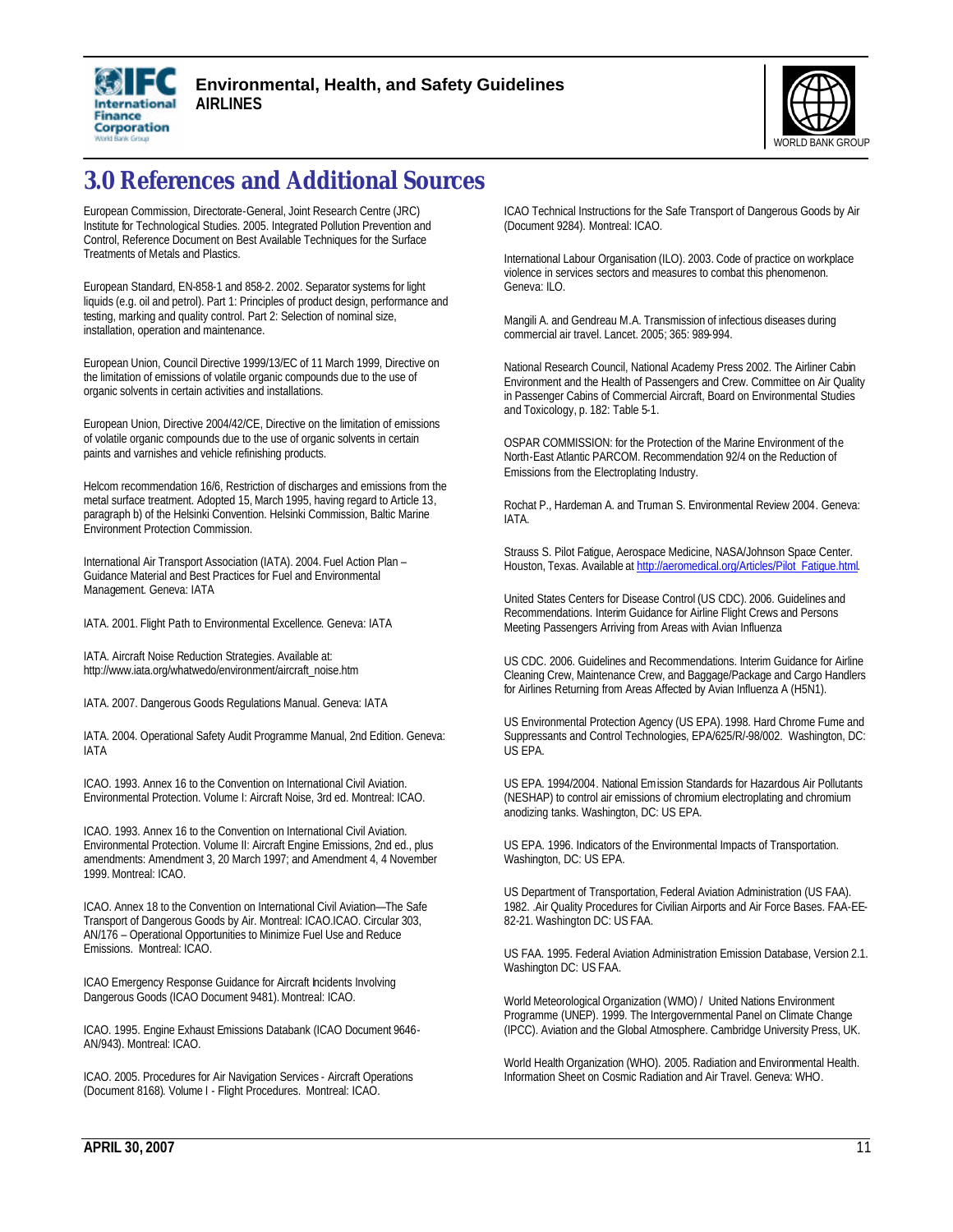



# **Annex A: General Description of Industry Activities**

### **Flight Operations**

The main activities associated with airlines are the operation of aircraft for the purpose of transporting passengers and cargo. The size of aircraft fleet and the types of equipment used depend on the nature of the airline business, including the number of passengers, amount of cargo, routes, and distances involved. As a general rule, airlines primarily dedicated to passenger service and operating at the regional level use smaller aircraft, while larger aircraft are favored for longer routes between the main regional or international passenger airports, also referred to as "hubs." Different principles may apply to airlines primarily or solely dedicated to cargo transport where the fleet makeup may be established by a combination of the type of cargo and the primary routes.

Airline operations depend on ground infrastructure and services, some of which are provided by the airline itself, but most of which may be provided by airports or ground services providers. Examples of these services include air traffic control (also applicable to taxiing), passenger screening for security purposes, baggage / cargo handling, fueling, catering, cleaning, waste management, and mechanical maintenance services. In cold climates, ground services may also include de-icing and anti-icing of aircraft, taxiway, and runway surfaces. Passenger airlines typically require ground personnel to manage passenger and baggage check-in activities. Airlines are also responsible for crew and passenger safety during flight and are required to implement national and international operational safety requirements while in flight.

Aircraft operations consume significant quantities of fuel, mainly associated with flight operations. The majority of the fuel consumed is during cruising and during the landing and take-off (LTO) cycle. Smaller proportions of fuel are use in taxiing and

during ramp operations where aircraft may use their Auxiliary Power Unit (APU), to provide electricity during parking. Aircraft operations also result in the generation of noise which is perceived to be greatest during the LTO cycle due to potential exposure of noise sensitive receptors near airports.

#### **Airplane Maintenance**

Airlines may either contract or conduct their own mechanical maintenance activities typically in locations adjacent to airports. Maintenance activities may consist of routine servicing or heavy mechanical maintenance activities (e.g. engine overhauls, landing gear maintenance and repairs, and airframe cleaning and painting).

Routine maintenance activities may include lubricating oil changes and mechanical safety inspections. Engine services associated with heavy maintenance mainly comprise dismantling of the engines followed by a thorough washing and cleaning, removal of metal plated layers and oxides, penetrant checks, and mechanical tests and adjustments. When the motor parts are accepted the reverse process starts, which means electroplating, painting and assembling. The service procedure ends with test runs, followed by packing and returning of the engine to the overhaul hangar.

In aircraft engines, low and high alloyed steel parts may be found. The low alloyed parts are electroplated and / or electroless plated (chemical methods). Aluminum and light alloy parts are common. All parts are regularly subject to crack tests with penetrants and / or inspections, measurements and other tests. Stripping of coatings can be electroless or electrochemical depending on the type of coating.